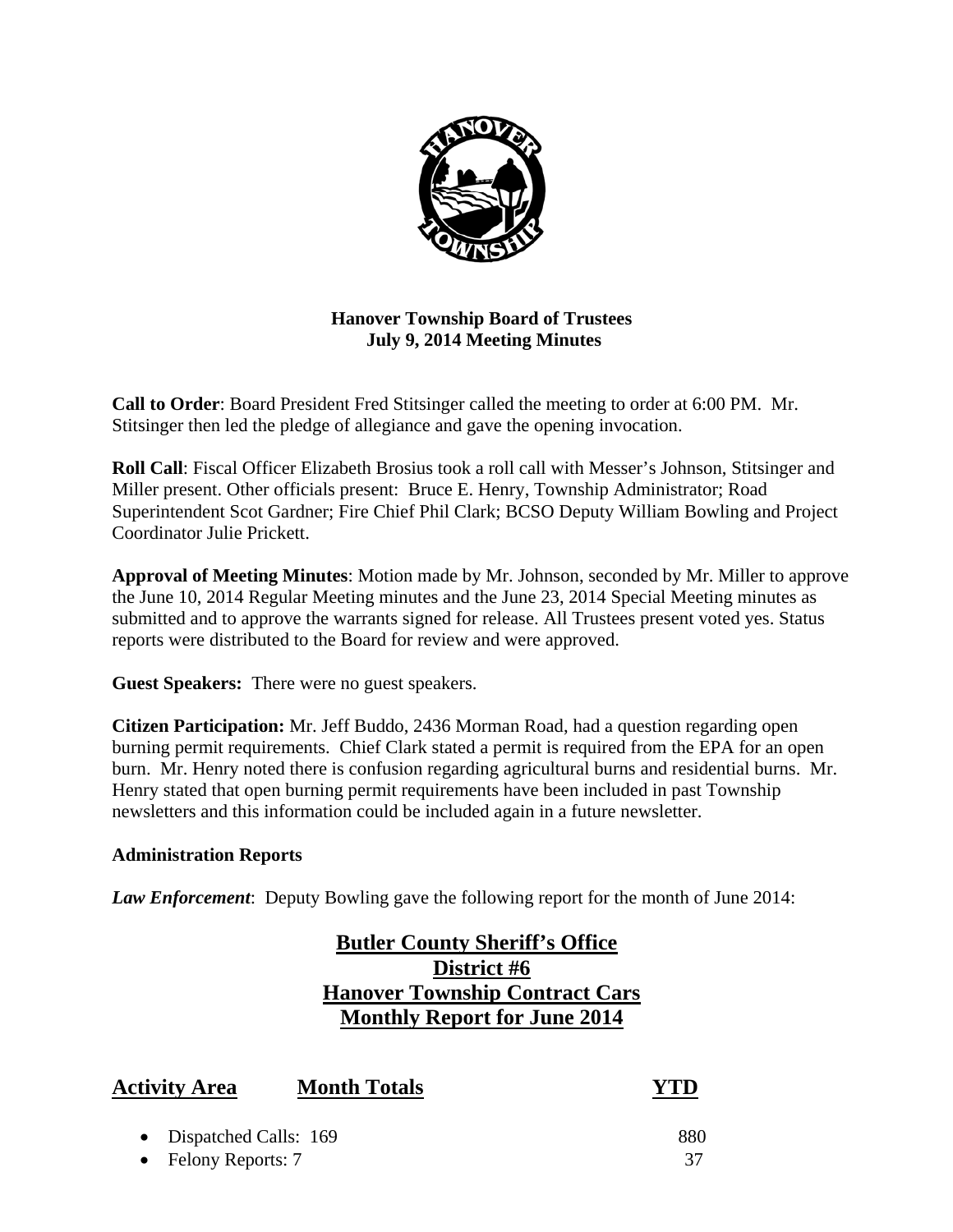| Misdemeanor Reports: 09             | 96     |
|-------------------------------------|--------|
| Non-Injury Crash: 7                 | 60     |
| Injury Crash: 04                    | 31     |
|                                     | .224   |
| Assists/Back Up: 27<br>٠            | 183    |
| Felony Arrests: 4                   | 14     |
| Misdemeanor Arrests: 07             | 49     |
| <b>OMVI</b> Arrests: 0              | 08     |
|                                     |        |
| Traffic Stops: 24<br>٠              | 185    |
| <b>Moving Citations:10</b>          | 107    |
| <b>Warning Citations: 14</b>        | 87     |
| FI Cards: 0<br>$\bullet$            | 00     |
| Civil Papers Served: 2<br>$\bullet$ | 02     |
| <b>Business Alarms: 2</b>           | 18     |
| <b>Residential Alarms: 12</b>       | 59     |
| Special Details: 7<br>$\bullet$     | 14     |
| COPS Times: $4,620$ ( <i>Min.</i> ) | 31,040 |
| <b>Vacation Checks: 12</b>          | 107    |

\*\*\*\*\*\*\*\*\*\*\*\*\*\*\*\*\*\*\*\*\*\*\*\*\*\*\*\*\*\*\*\*\*\*\*\*\*\*\*\*\*\*\*\*\*\*\*\*\*\*\*\*\*\*\*\*\*\*\*\*\*\*\*\*\*\*\*\*\*\*\*\*\*

Reporting: Deputy Bowling ( April15th forward) and Deputy Lentz/by BEH

*Fire/EMS*: Information for the June 2014 Fire/EMS report was not provided in time for the Board meeting. Chief Clark will present the June report at the August Board meeting.

*Road/Cemetery*: Mr. Gardner presented the following report for the month of June 2014:

#### **SUPERINTENDENT'S REPORTS (Ju1y 9, 2014)**

Millville Cemetery Operations Report June 1 through June 30, 2014

| 1 Graves sold to Township residents (@\\$610)----------\$                      | 610.00    |
|--------------------------------------------------------------------------------|-----------|
|                                                                                | 0.00      |
|                                                                                | 0.00      |
|                                                                                | 9,400.00* |
|                                                                                | 0.00      |
|                                                                                | 0.00      |
| Foundation and Marker installation fees-----------------\$                     | 691.20    |
|                                                                                | 10,701.20 |
| *8 @ regular fee of \$900 = \$7200; 2 @ regular fee + 2 hours OT each = \$2200 |           |

Other Cemetery activities:

1. Mowed four times

2. Trimmed twice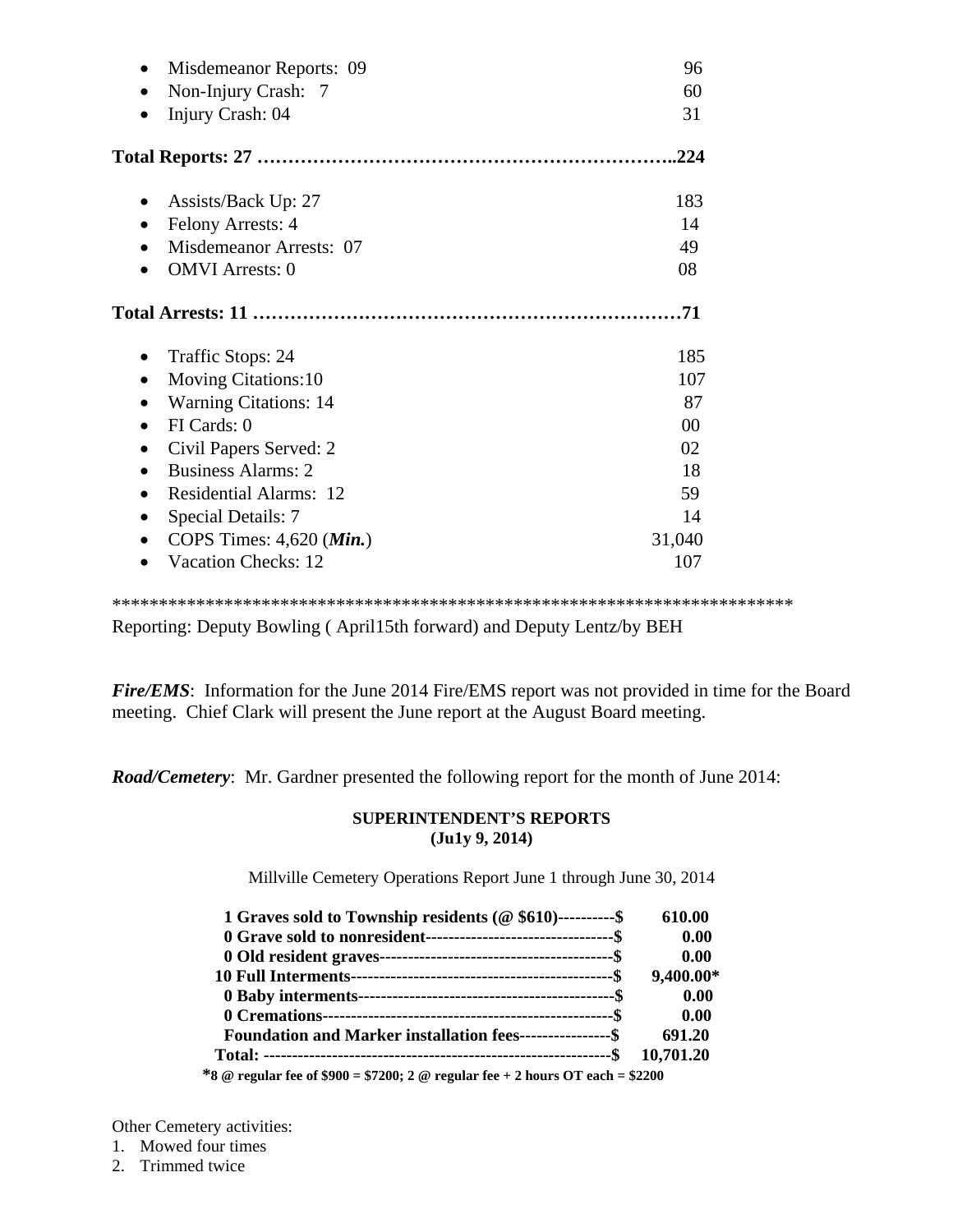#### **Road, Streets and Park (Scot Gardner)**

- 1. Repaired lock on Cemetery.
- 2. Planted shrubs and rose bushes at the Community Center.
- 3. Picked up a deer carcass on Route 130.
- 4. Cut up a tree that fell on Huston Road.
- 5. Finished first round of roadside mowing.
- 6. Performed crack sealing on DeCamp Road and the parking lot at the Park.
- 7. Repaired pot holes on Four Mile Road and on Huston Road.
- 8. Pulled trees out of our retention pond.
- 9. Re-stripped the floor in the rear of the Firehouse.
- 10. Removed a tree that fell on Stahlheber Road.
- 11. Swept glass from the intersection of Morman and Minton Roads.
- 12. Re-striped the Park parking lot.
- 13. Trimmed trees around the Park walking path.
- 14. Prepared Park for multiple events.
- 15. Mowed grass on Township properties four times.
- 16. Performed monthly truck, park and storm water inspections.

### *Administrator's Report*

Mr. Henry presented the following report to the Board:

#### **Administrator June 2014 Summary Report (Presented July 2014)**

- **Cemetery Regulations:** Prepared copies and distributed new cemetery regulations that were adopted last month. Sent indigent burial forms for 4 possible requests for burial.
- Fire/EMS Run Data: Prepared report for June runs. Run times are better and mutual aid called in is significantly down.
- **Drainage Complaints/Citizen Relations/BCEO**: Pursuant to Board authorization, provided BCEO with approval for work on various streets and the Township will pay for materials. (See June minutes).
- **Fire Department:** Worked on EMS squad phone switch out and service. Obtained replacement phones. Prepared reimbursement report for State EMS grant and the Township should receive \$3,250.00.
- **Board and Financial Reports**: Obtained data from the Fiscal Officer and prepared Township funds analysis for the monthly and special Board meetings. Prepared Trustee packets. Prepared numerous contracts and permits for facility rentals. Updated contract forms.
- **Workers' Comp:** Followed up with BWC on Safety Grant for the Fire Department. Check arrived for processing and ordering of equipment. Working with Frank Gates Company for lower rating and lower premiums.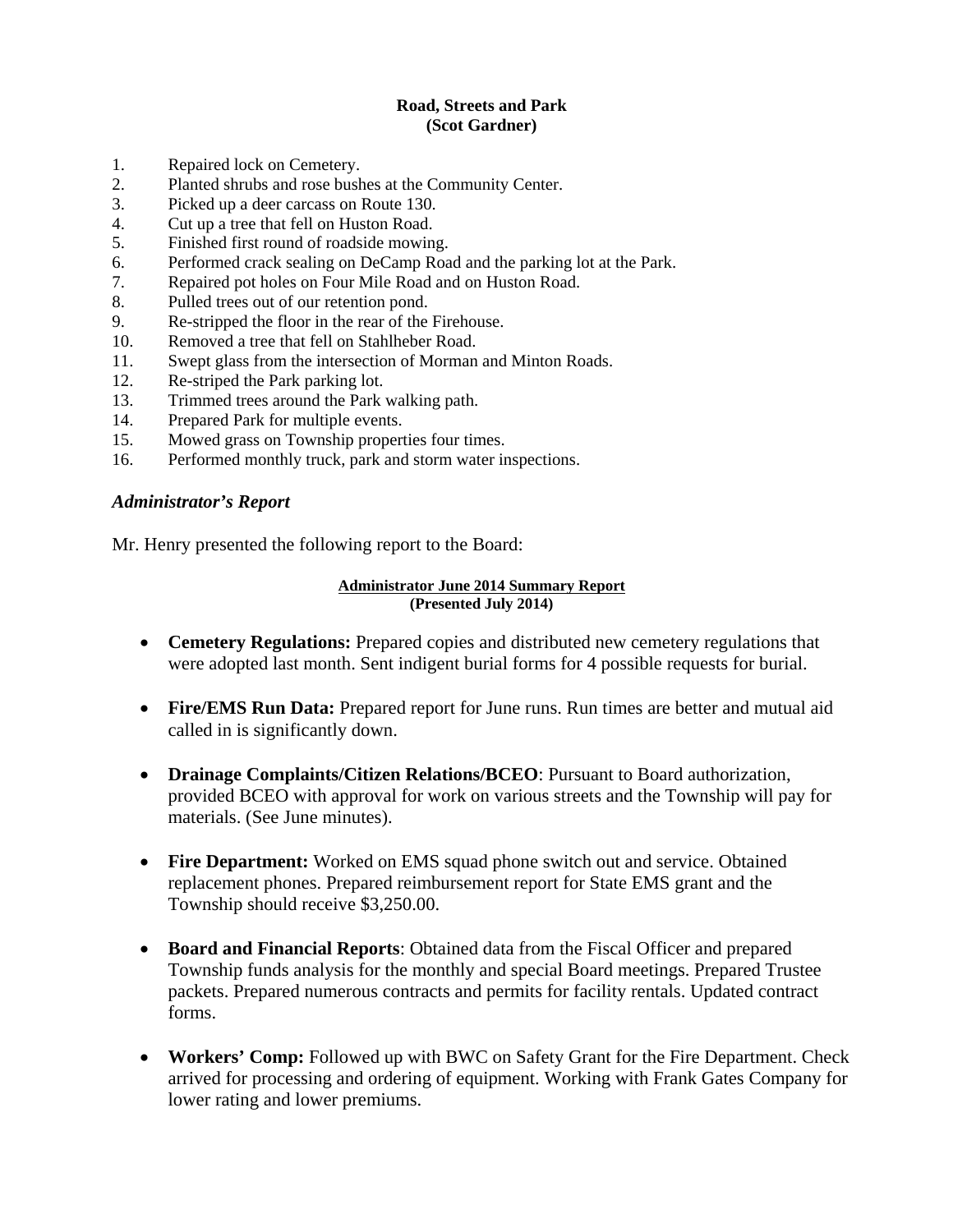- **Community Concert and Wine Tasting Event:** Put together logistics, ordered wine glasses and worked the successful event held on June 13th in the Park.
- **Kids Fest**: Worked with the Park Committee on planning and logistics for the event. Picked up supplies and worked the event held on June 28th in the Park.
- **Items Still Pending/Delayed**: Fuel Card follow up is still pending; Personnel Policy Review with changes still pending.
- **Maintenance Issues**: Spoke with residents about yard maintenance issues on Bevington, Millville Avenue, Amarillo Drive, Laredo Drive and Hamilton Richmond Road. Orders in process for several properties.
- **Building and Zoning**: Continue to work with Jim Fox from the County on issues related to Hogue Road, Hamilton Richmond Road, US 27 and Bevington Road.

### **Personnel Actions and Other Items of Note**

Additional PT/Seasonal help has been hired for the Cemetery and Road operations:

Micah Combs 7.95 per hour Mitch Elliott \$7.95 per hour Zack Rogers \$9.00 per hour

Resignations

Ben Clark PT- resigned effective June 20th Sherman Winkler PT- resigned effective June 20th

#### **Other General Actions**:

Continuing work on revising records policy to be submitted to the State. Continuing review of Township Rules of Conduct and Fire Department SOPs that are related for possible changes and follow up in the next 5 months.

#### **Of Note- Budget Information for June 30, 2014**

**Cash Balance as of June 2014:** \$1,506,977.71

**Total Expenditures all funds for June 2014:** \$93,582.00

**Total General Fund cash on Hand June 2014:** \$630,683.70 (41.85%) of Total funds)

**Total Fire/EMS Fund cash on hand June 2014**: \$350,668.01 (25.16%) of Total

*(Monthly Revenue and Expenditure Reports are attached. Also included is a General Fund Analysis Report and 2010 through 2014 Certificates of Estimated Resources)* 

*Cash Balance Trends 2013-2014*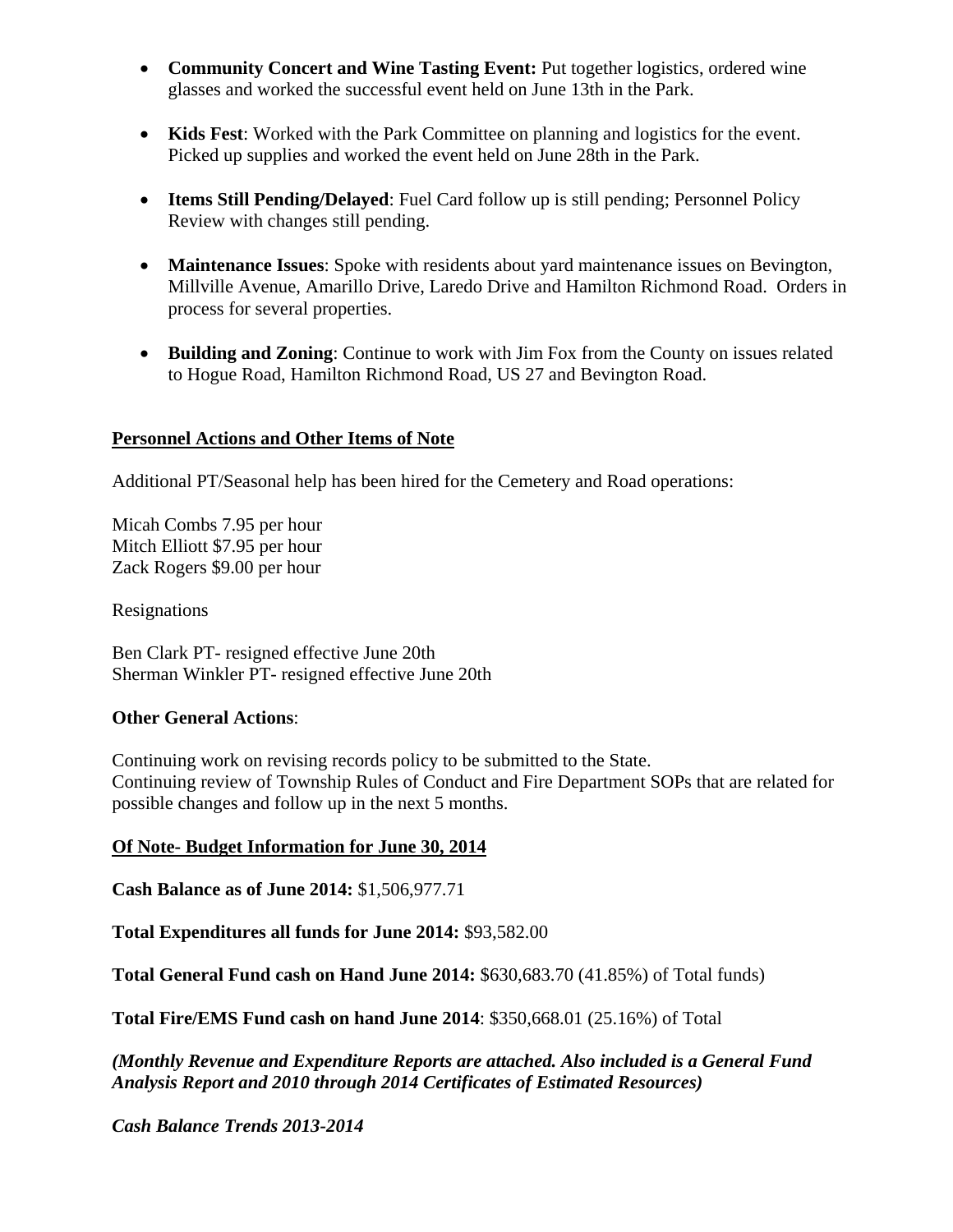| Cash Balance: \$1,380,611.21 | 31-Jan-14 | Cash Balance January 2013: \$1,490,856.40  |
|------------------------------|-----------|--------------------------------------------|
| Cash Balance: \$1,331,175.05 | 28-Feb-14 | Cash Balance February 2013: \$1,492,672.30 |
| Cash Balance: \$1,259,054.92 | 31-Mar-14 | Cash Balance March 2013: \$1,419,215.62    |
| Cash Balance: \$1,546,929.78 | 30-Apr-14 | Cash Balance April 2013: \$1,772,884.02    |
| Cash Balance: \$1,524,373.14 | 5/31/2014 | Cash Balance May 2013: \$1,738,209.80      |
| Cash Balance: \$1,506,977.71 | 6/30/2014 | Cash Balance June 2013: \$1,672,064.17     |

Mr. Henry amended his report by adding that Mark Ripley resigned from the Fire Department on April 1, 2014. This resignation was only recently reported to the Township Administrator.

Mr. Henry also reported that after the first six months in 2014, expenditures were tracking higher than revenues for the budget year, particularly in the General Fund and the Cemetery Fund. Mr. Henry stated that this trend will need to be addressed and updated budget figures will be provided again at the end of the third quarter. Mr. Henry also noted that strategies to increase cemetery revenues are being considered. Mr. Henry provided the Board a report on General Fund revenues and expenditures from 2001 through 2013as well as copies of Certificates of Estimated Resources for the Township from 2010 through 2014.

## *Old Business*

*Community Concert and Kids Fest Reports:* Mr. Henry distributed reports on both events to the Board and noted that many favorable comments had been received about both events. Mr. Johnson complimented everyone who worked on the events.

*Update Fire/EMS Run Data for June:* Mr. Henry reported that since the on-station program was implemented in April 2014, mutual aid runs into Hanover Township have decreased and the average response time has decreased to an average of 12.62 minutes. Mr. Henry noted this average response time includes runs made to remote areas of the Township. Mr. Henry provided run summaries to the Board for its review.

*Other Old Business:* Chief Clark reported that the new Zoll software was scheduled to be downloaded tomorrow and training will be conducted on August 21, 22, and 23.

## *New Business*

*Resolution No. 40-14 Request Amended Certificate of Resources:* Ms. Brosius explained the purpose of the resolution was to amend the Certificate of Resources to reflect adjustments to revenues as a result of additional funds received from the Community Concert, Kids Fest, a Safety Grant Award from BWC and a Revenue Sharing payment from the City of Hamilton. After some discussion, Mr. Stitsinger made a **motion** to approve Resolution No. 40-14 which was seconded by Mr. Miller. Upon roll call, all three Trustees voted yes.

#### **Resolution No. 40-14**

**Amending the Certificate of Resources for Hanover Township and Adjusting Permanent Appropriations for the Balance of Fiscal Year 2014 To Reflect Additional Revenue for the General Fund**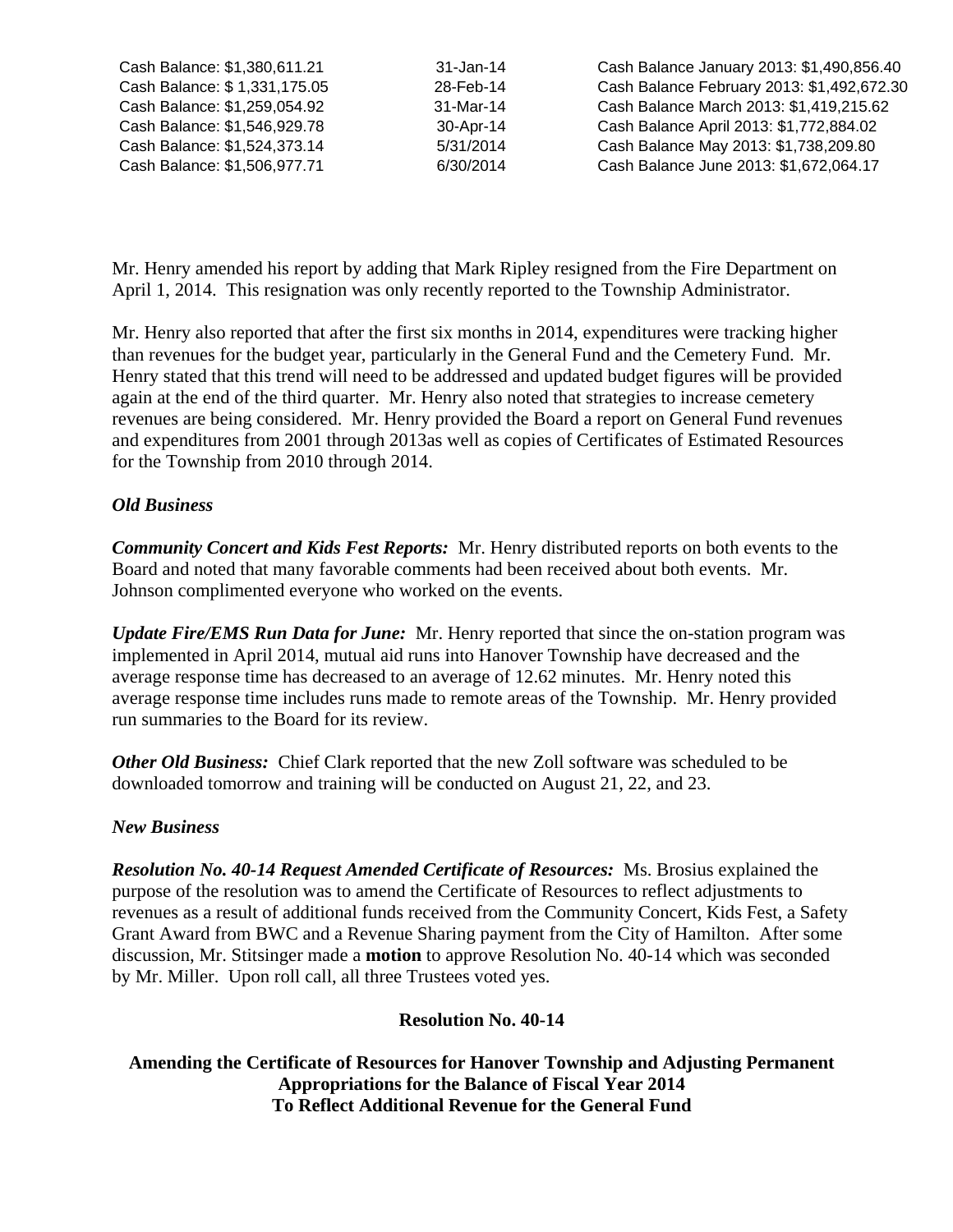*Whereas*, the Fiscal Officer reported on recent revenue adjustments as the result of revenues derived from proceeds received from a Community Concert and Wine Tasting Event June 13, 2014 (\$3,065.00), Kids Fest June 28, 2014 (\$881.50), Safety Grant Award from BWC (\$28,844.35) and Revenue Sharing payment from Hamilton (\$62,035.93); and

*Whereas*, the Fiscal Officers recommends acknowledgement of the foregoing and amending the Revenue and Appropriation documents as well as establish the necessary accounting structure to accurately reflect the acceptance and expenditure of these additional funds; and

*Whereas*, the Board of Trustees concurs with the recommendation of the Fiscal Officer.

## *Be it resolved by the Board of Trustees of Hanover Township Butler County, Ohio*

**Section I.** That to promote sound and efficient fiscal operations for the Township, the Certificate of Estimated Resources and Permanent Appropriations for Fiscal Year 2014 are hereby amended subject to the County Budget Commission approval reflecting the receipt of additional revenue for the General Fund 1000 of \$65,982.43 and for the Fire/EMS Fund 2281 \$28,844.35 as recommended by the Fiscal Officer to reflect revenue totaling \$94,826.78.

**Section II.** That the Fiscal Officer is authorized to take all necessary steps to implement said 2014 Revenue and Expenditure adjustments for the Permanent Appropriations and make payments accordingly.

The foregoing resolution was adopted in an open public meeting and is a reflection of the official action taken by the Board of Trustees of Hanover Township Butler County, Ohio on the  $9<sup>th</sup>$  day of July 2014.

| <b>Board of Trustees</b>           | Vote | <b>Attest and Authenticate:</b>              |
|------------------------------------|------|----------------------------------------------|
| Fred J. Stitsinger                 |      |                                              |
| Larry Miller<br>Douglas J. Johnson |      | Elizabeth A. Brosius<br>Fiscal Officer/Clerk |

*Resolution No. 41-14 Approve 2015 Tax Budget:* This resolution had been reviewed and approved in the Budget Hearing which took place prior to the start of the July Board meeting.

*Resolution No. 42-14 Approve MOU/Mutual Aid Update EMA:* Mr. Henry explained the purpose of the resolution was to approve a Memorandum of Understanding specific to hazardous materials mutual aid responses. Mr. Henry explained the Township has participated in a mutual agreement since 1991. The Butler County Hazardous Materials Cooperative was recommending an updated agreement. The agreement had been reviewed and approved by the Butler County Prosecutor's Office. Mr. Stitsinger stated he had questions about the MOU and requested the resolution be tabled and the Fire Chief follow-up on the need for the updated MOU. After some discussion, Mr. Miller made a **motion** to table Resolution No. 42-14 which was seconded by Mr. Stitsinger. Upon roll call, all three Trustees voted yes.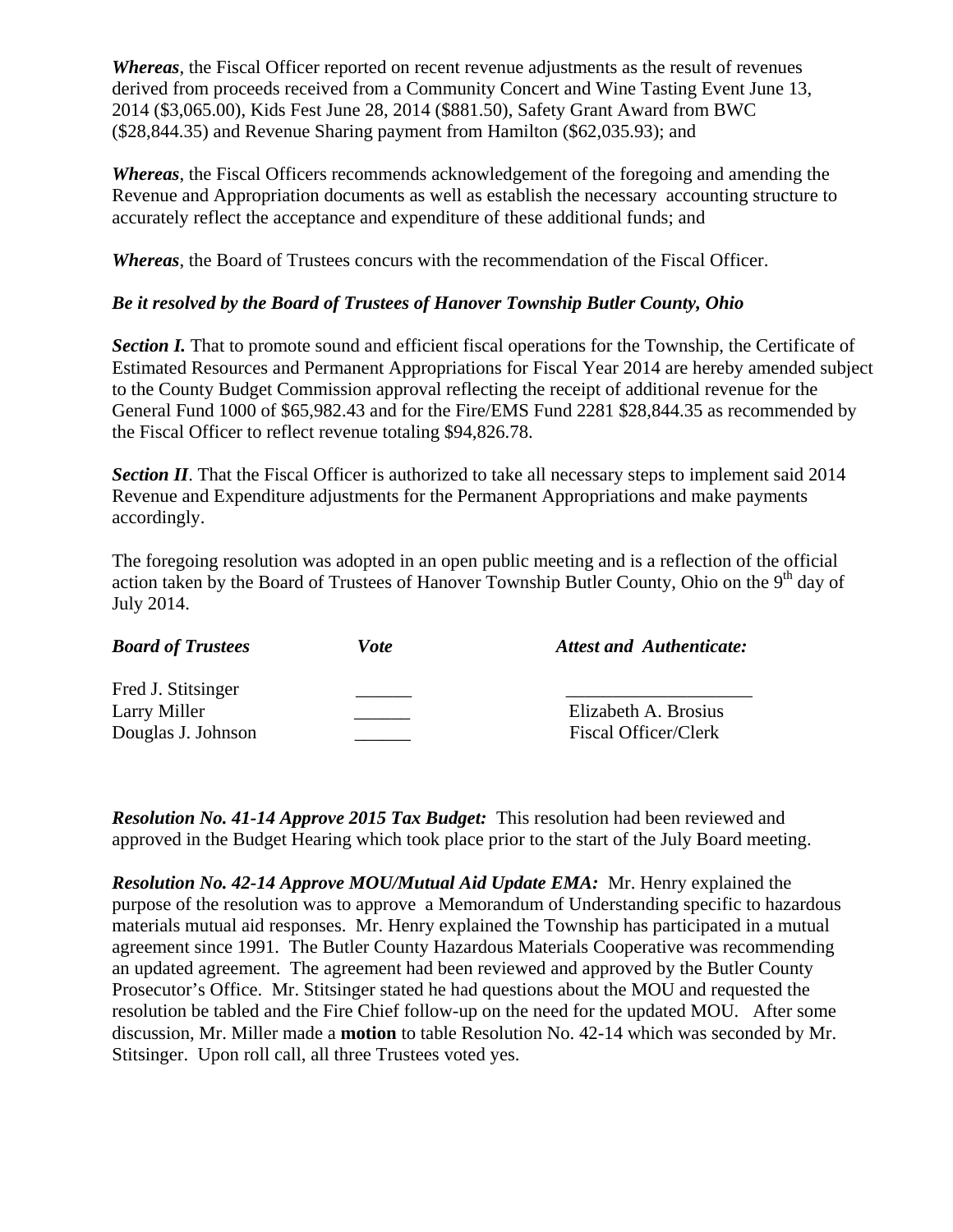*Motion – Approve Frank Gates Contract/Group Rating BWC:* Mr. Henry reported that the Township continues to develop programs and methods to reduce its BWC premium costs. Over the last 5 years significant progress has been made to improve safety practices, reduce claims and work with the Frank Gates Company to improve the Township's ability to participate in BWCsponsored cost reduction programs. These efforts have resulted in significant savings and led to the receipt of several safety awards through BWC and the Greater Hamilton Safety Council. Last year, the Township's record had improved to a point where the Township was invited to participate in group rating pooling efforts in partnership with the Ohio Township Association. After review, it is the recommendation of the Administration to agree to a renewal with the Frank Gates Service Company for BWC consulting efforts (\$1,965.00) and to participate in the group rating program through the Frank Gates Service Company and the Ohio Township Association. After some discussion, Mr. Johnson made a **motion**, seconded by Mr. Miller, to approve a renewal contract with the Frank Gates Service Company and to approve the re-enrollment in the January 1, 2015 Workers' Compensation Group Rating Program through the Frank Gates Service Company and the Ohio Township Association including authorizing the Township Administrator to execute all documents related thereto. After discussion, a roll call vote was taken by the Fiscal Officer with all three Trustees voting yes.

*Resolution No. 43-14 Then and Now Issues:* Ms. Brosius explained the routine house-keeping nature of this resolution. This resolution covers payments to Blust Motor Company and Stephenson Oil Company. After some discussion, Mr. Stitsinger made a **motion** to adopt Resolution No. 43-14 which was seconded by Mr. Miller. Upon roll call, all three Trustees voted yes.

## **Resolution No. 43-14**

## **Approving Purchase Orders and Subsequent Expenditures Provided Under the "Then and Now" Process as Recommended by the Fiscal Officer**

*Whereas*, the Fiscal Officer reported on recent "Then and Now" purchase of products and services from Blust Motor Company and Stephenson Oil Company: and

*Whereas*, the Fiscal Officer recommends that payment associated therewith be authorized through a "Then and Now" Purchase Order (amounts over \$3,000.00) officially approved by the Board and payment made accordingly; and

*Whereas*, the Board of Trustees concurs with the recommendation of the Fiscal Officer,

#### *Be it resolved by the Board of Trustees of Hanover Township Butler County, Ohio*

*Section I.* That to promote sound and efficient fiscal operations for the Township, the following items are hereby approved: \$3,252.45 Blust Motor Company Fund 2011 and \$3,990.52 Stephenson Oil Company Fund 2021.

**Section II**. That the Fiscal Officer is authorized to take all necessary steps to process said expenditures and provide payment accordingly.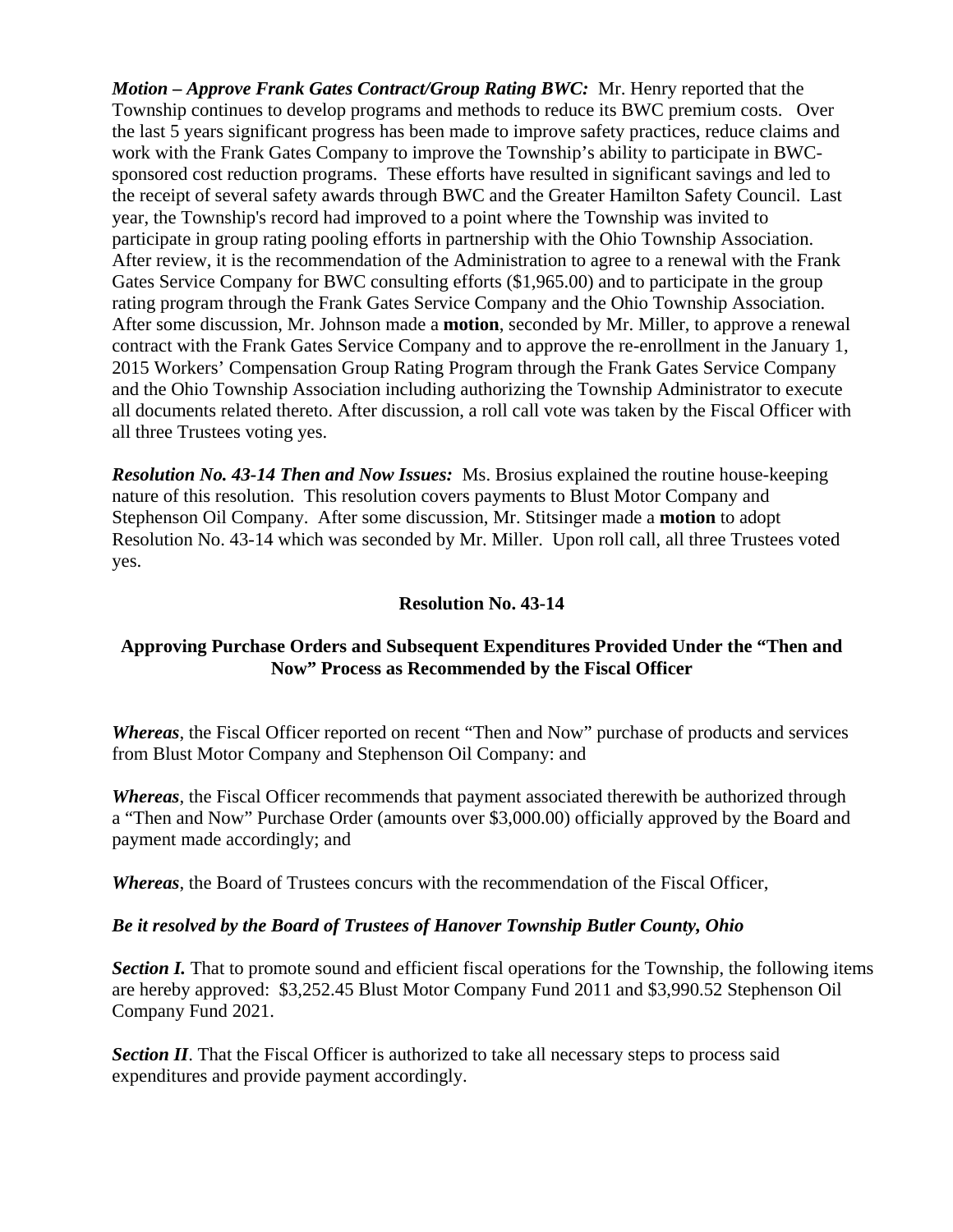The foregoing resolution was adopted in an open public meeting and is a reflection of the official action taken by the Board of Trustees of Hanover Township Butler County, Ohio on the  $9<sup>th</sup>$  day of July.

| <b>Board of Trustees</b>                 | Vote | <b>Attest and Authentication:</b> |
|------------------------------------------|------|-----------------------------------|
| Fred J. Stitsinger<br>Douglas L. Johnson |      | Elizabeth A. Brosius              |
| Larry Miller                             |      | Fiscal Officer/Clerk              |

#### *Other New Business*

Under New Business, Chief Clark reported that following a recent inspection of Fire Department hose, it was determined that some of the hose was worn and needed to be replaced. Chief Clark requested authorization from the Board to purchase replacement hose. **A motion** was made by Mr. Miller, seconded by Mr. Johnson, to approve the purchase of replacement hose from Vogelpohl for an amount not to exceed \$5000. After discussion, the Fiscal Officer took a roll call vote with all three Trustees voting yes.

Also under New Business, Mr. Henry reported the County Treasurer was starting a program through which the County will provide funds for demolishing blighted properties. Mr. Stitsinger will be attending an information session regarding the program.

Also under New Business, Mr. Henry reported that the Township has received many complaints regarding a property at the corner of Bevington and Beissinger. The owner of this property has installed an above-ground swimming pool in the front yard. The County Zoning Department has indicated it has no jurisdiction over this matter as above-ground pools are not considered to be "structures." Mr. Henry stated he requested that Jim Fox get an opinion from the County Prosecutor. Mr. Henry also recommended that the Board pass a resolution requesting a legal opinion on this matter from the County Prosecutor. After some discussion, Mr. Stitsinger made a **motion** to adopt Resolution No. 44-14, which was seconded by Mr. Miller. Upon roll call, all three Trustees voted yes.

**Note for minutes**: After the Township Administrator conferred with the County Building and Zoning Department, the County has stated the County will seek the opinion of both the Planning Commission Director and the County Prosecutor. As such, Resolution No. 44-14 is cancelled and deemed not necessary at this time.

Also under other New Business, Mr. Henry asked the Trustees to note correspondence in their meeting packets which included: Butler County Building Permit Reports for June 2014, Wichert Insurance information, a picture of the new POW/MIA memorial installed in Hanover Park, recycling information, and a copy of a Flood Risk Open House Notice.

Also under other New Business, Chief Clark requested authorization to purchase software and two monitors to be installed in the bay areas. The monitors would be able to display IM Responding information so department members in the bay area would be able to see if other members were responding for a run. Chief Clark noted there was \$1500 of FEMA grant money that could be applied to this purchase. After some discussion, Mr. Miller made a **motion** to authorize an expenditure of funds with proper documentation and a purchase order for an amount not to exceed